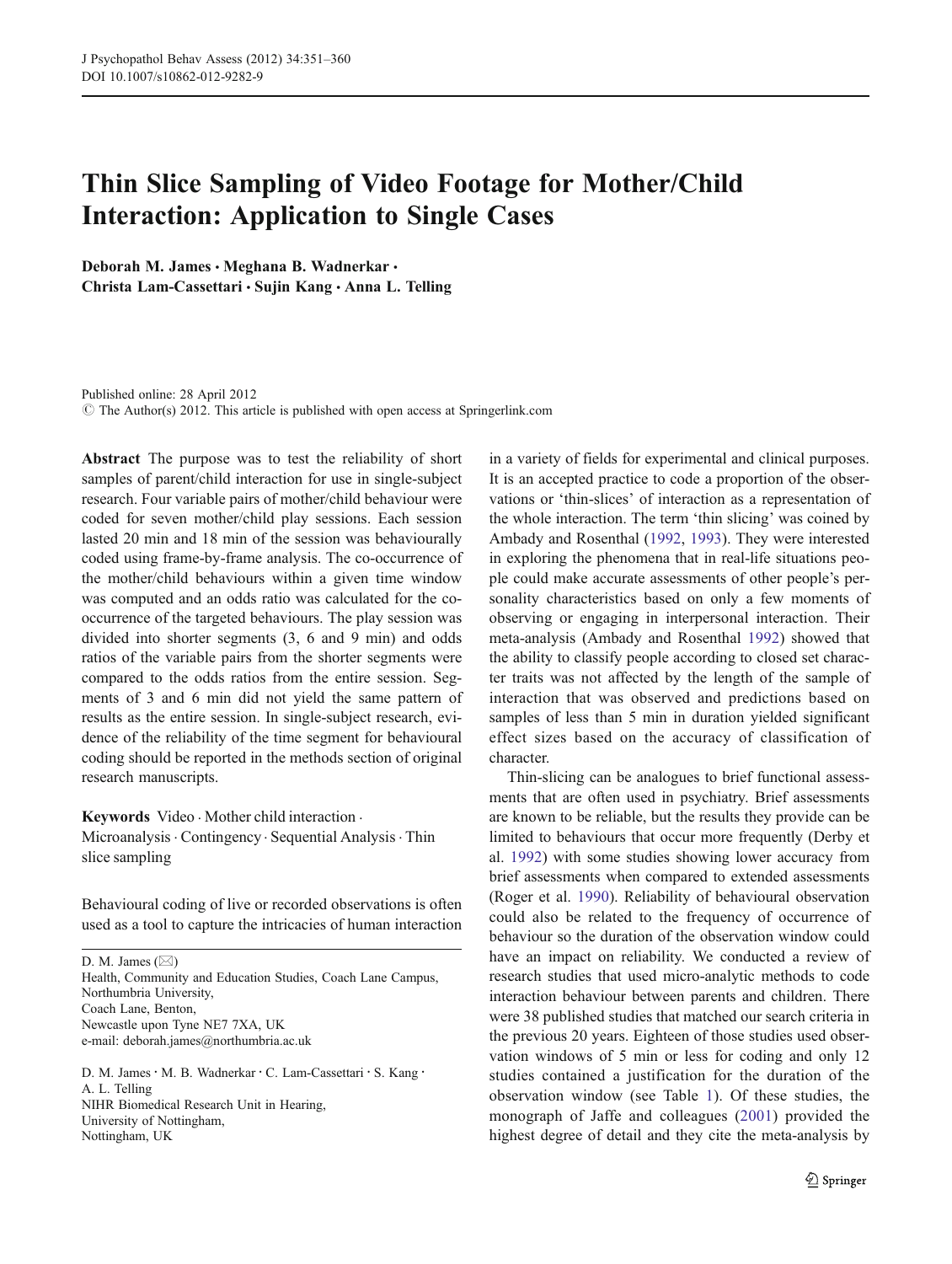<span id="page-1-0"></span>352 J Psychopathol Behav Assess (2012) 34:351–360

| Authors                                  | Year | Time slice<br>Outcomes measured                                                          |                                                                           | Justification for time<br>slice duration                  |  |
|------------------------------------------|------|------------------------------------------------------------------------------------------|---------------------------------------------------------------------------|-----------------------------------------------------------|--|
| Beebe, et al.,                           | 2007 | Mother-infant self- and in<br>teractive contingencies                                    | First 2.5 usable mins                                                     | Followed previous<br>research                             |  |
| Beebe, et al.,                           | 2010 | Mother-infant interaction<br>at 4 months                                                 | First 2.5 usable mins                                                     | Followed previous<br>research                             |  |
| Bornstein                                | 2002 | Continuous versus time-<br>sampled observations of<br>mother-infant interaction          | Whole video versus time-sampled 15, 30<br>and 45 s slices                 | Followed previous<br>research                             |  |
| Feldman                                  | 2006 | Mother-infant social<br>synchrony in face-to-<br>face play                               | Middle $3 \times 1$ min                                                   | Followed their own<br>previous research                   |  |
| Feldman, Greenbaum<br>& Yirmiya          | 1999 | Effect of affect-synchrony<br>on infant self-control                                     | First 3 min, (the initial minute was excluded<br>as an adjustment period) | Pilot study, $n=5$                                        |  |
| Feldman, Greenbaum,<br>Yirmiya & Mayes   | 1996 | Relationship between<br>interactive rhythms and<br>cognitive development                 | First 3 min, (the initial minute was excluded<br>as an adjustment period) | Pilot study, $n=5$                                        |  |
| Friedman, Beebe, Jaffe,<br>Ross & Triggs | 2010 | Microanalysis of infant<br>vocal affect with<br>depressed mothers                        | First usable 2.5 min                                                      | Followed previous<br>research                             |  |
| Jaffe                                    | 2001 | Rhythmic coupling and bi-<br>directional coordination<br>in mother-infant<br>interaction | Time-sampled $12 \times 1$ min                                            | Followed previous<br>research                             |  |
| Ray & Tickle-Degnan                      | 2004 | Coding scales for video-<br>taped mother-infant<br>interactions                          | Time-sampled $5 \times 60s$ and $5 \times 30s$                            | Pilot study                                               |  |
| Rodriguez et al.,                        | 2010 | <b>Effect of Healthy Families</b><br>New York in promoting<br>parenting competency       | M duration of task interval                                               | To suit study design<br>and aims                          |  |
| Vigil                                    | 2002 | Cultural variation in infant attention<br>regulation                                     | Middle 5 min                                                              | Previous research and<br>to suit study design<br>and aims |  |
| Weiss, Wilson, Hertenstein<br>& Campos   | 2000 | Tactile contact during mother-<br>infant interactions                                    | Middle $+$ final 5 min                                                    | Followed previous<br>research                             |  |

Table 1 Micro-analytic studies of parent–child interaction

Ambady and Rosenthal ([1992\)](#page-8-0) as the basis for their justification of 'thin slice' sampling. This raises the question of how thin the slice of interaction needs to be in order to accurately represent the parent/child interaction. This is especially pertinent in the context of mother/child play where the frequency of indicative behaviour is likely to vary widely with context. Prior research suggests that data based on samples of parent/child interaction selected from the beginning of a play session is more representative than samples from the middle or end of the play session (e.g., Beebe et al. [2010;](#page-8-0) Friedman et al. [2010](#page-8-0)), but these conclusions were drawn from largely impressionistic analysis rather than comparison of behavioral coding from different portions of the play session.

In the wider arena of behavioural research detailed methodology on the type of sampling has been reported. In a comparison of continuous sampling versus timed-sampling techniques, Bornstein [\(2002](#page-8-0)) showed that the patterns of the data derived from the two alternative methods were identical, or identical enough to render any difference to fall within acceptable limits for researchers. The two methods in Bornstein's study require different amounts of resource. Time-sampling requires less resource than continuous sampling. The resource differential between coding methods highlights the way that the practicalities required for micro-analytic behavioural coding interacts with the choice of sampling methodology. In clinical settings the use of video footage for assessment purposes is increasing (Lord et al. [1989](#page-8-0), [2000](#page-8-0); Tait et al. [2001\)](#page-9-0) and at the same time it is likely that the resources available for micro analysis of that footage is decreasing. Clinical scientists designing new applications using micro-analysis of behavioural data might be inclined towards thin-slice coding since it is quick and there is no evidence to question its reliability from experimental research.

The interaction between parents and children carries critical determinants for infant socio-cognitive development (Belsky and Fearon [2002](#page-8-0); Bernier et al. [2001;](#page-8-0) Biringen et al. [2005;](#page-8-0) Bornstein [1985](#page-8-0); Feldman and Eidelman [2009;](#page-8-0) Trevarthen and Aitken [2001](#page-9-0)). Maternal behaviours such as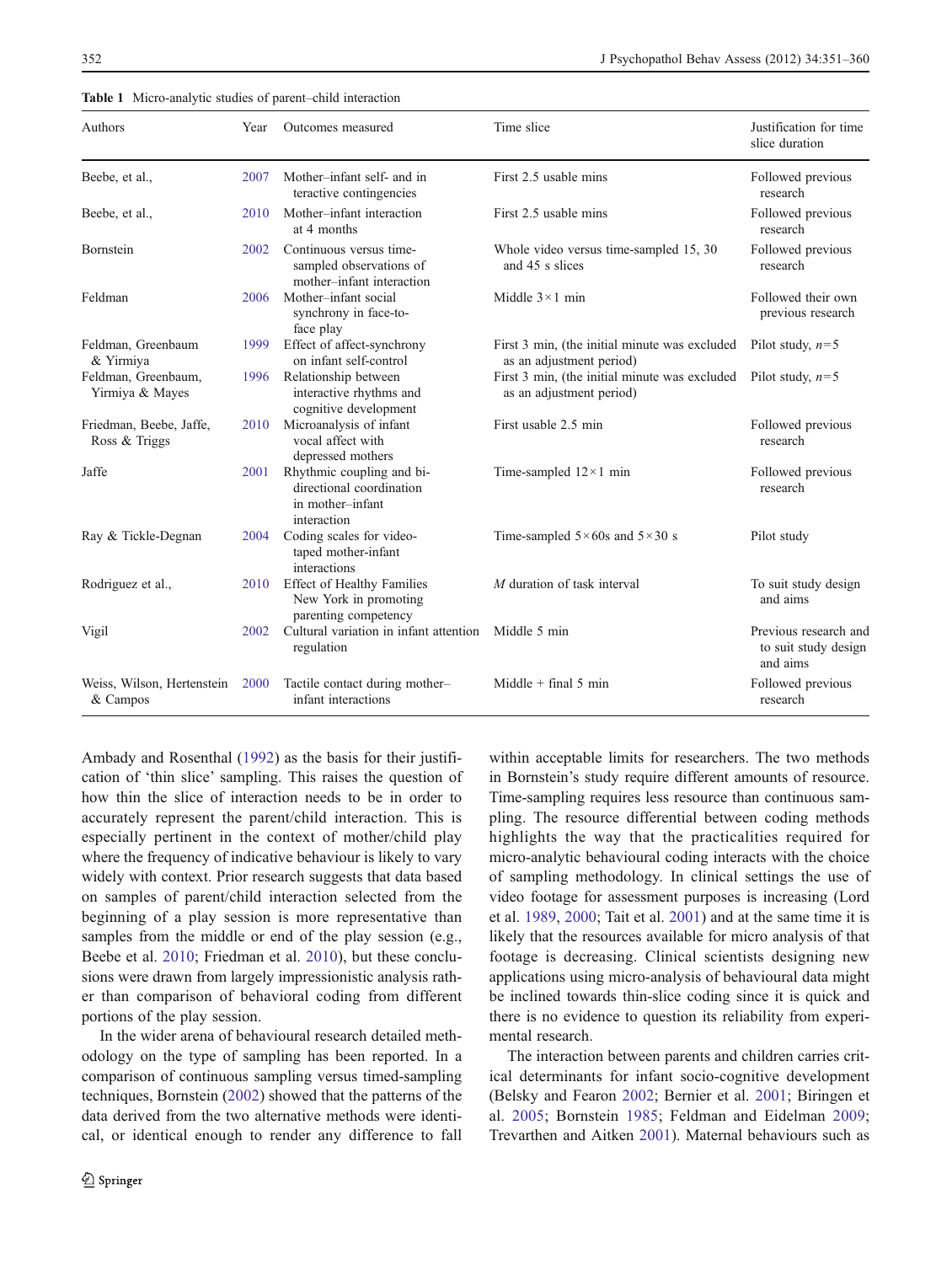the expression of affect (Moore et al. [1997\)](#page-9-0), eye-gaze towards the child (Stern [1983\)](#page-9-0), touch (Tronick [1995\)](#page-9-0), and vocalisation (Hsu and Lavelli [2005\)](#page-8-0) have been found to be predictive of a range of infant outcomes (Feldman et al. [1999,](#page-8-0) [2004b;](#page-8-0) Gable and Isabella [1992;](#page-8-0) Hsu and Fogel [2001;](#page-8-0) Hsu et al. [2000](#page-8-0); Hsu and Lavelli [2005;](#page-8-0) Moore et al. [1997;](#page-9-0) Murray and Hornbaker [1997](#page-9-0); Treyvaud et al. [2009](#page-9-0)). Interactional parental behaviour has been found to vary according to culture (Feldman et al. [2006;](#page-8-0) Hsu and Lavelli [2005\)](#page-8-0), presence of maternal postnatal depression (Milgrom et al. [2004\)](#page-8-0) and the status of the sibling/s within the family unit (Feldman et al. [2004a](#page-8-0); Moore et al. [1997](#page-9-0)). Research has shown that it is not just the type and frequency of the parents' early interactional behaviour that is important, but the contingency of parental behaviours is also crucial for the child's development (Murray and Trevarthen [1985\)](#page-9-0).

Contingency of parental behaviour can be understood as the sequence and timing of parent's behaviours within which the parent responds to the child's cues. It is considered to be a property of a wider parenting construct referred to as maternal responsiveness or maternal sensitivity (Shin et al. [2006](#page-9-0)). In the same way that interactional behaviour varies with context, contingency of parental behaviour is also subject to variation. In experimental research depression in mothers has been found to influence the contingency of the mother's responses during interaction exchanges with infants. The measurement of the contingency of behaviours during dyadic interaction is time intensive, but its current status within theoretical models of development (Jaffe et al. [2001\)](#page-8-0) and its use in the design and evaluation of intervention programmes for parents (Rodriguez et al. [2010\)](#page-9-0) means that the coding of contingency during interaction will continue for some time to come.

In the implementation of an exploratory phase 1 clinical trial of a parent intervention programme in the context of childhood hearing impairment, we chose to use a measure of parental contingency to evaluate change before and after the intervention. This led us to question, how much parent/child interaction we needed to code to get a reliable and representative measurement of contingency. The reliability of the data was particularly important since we planned to use the measure to assess change over time in single families. The analogous application of Ambady and Rosenthal's study to the field of developmental psychology might be articulated as such; parental contingency is an observable and measurable expressed behaviour; could brief observations of this behaviour be used to accurately judge the trait of parental responsiveness.

In the larger study for which we were defining our methodology, our intention was to test an experimental hypothesis which stated that the parent intervention in the clinical trial would enhance parental responsiveness. This hypothesis drove the need to develop a robust measure of parental contingency which examined the sequential occurrence of the parents' behaviour in response to the child's. The dependent variable was for use in a phase 1 clinical trial with single-subject design and there was a need to test the reliability of the measurement for use with single cases. It was not enough to adopt methods that had been derived from pooled data from experimental research. So there remained a question as to whether the coding of a thin slice (5 min or less) of behaviour would yield results similar to that provided from a complete play session of 20 min duration. The practical question of how much data we needed to code to get a reliable result meant that we compared three partial segments that differed in duration, one time slice that was below 5 min duration (3 min segments—referred to as short duration), one time slice that was above 5 min duration (6 min—referred to as medium duration) and one time slice that represented half of the entire play session (9 min referred to as long duration). The main experimental hypothesis of the study is that short slices of behavioural data (less than 5 min in duration) taken from naturalistic free play between mothers and children is not as reliable as longer slices of behavioural data (medium duration and long duration). A secondary experimental hypothesis of the study is that the frequency of behaviour, based on a count from the population of the entire free-play session, interacts with the reliability of data from the differing time samples. Low frequency contingency pairs will be less reliable in all the samples, but particularly in the short samples compared to higher frequency contingency pairs. A final experimental hypothesis of the study is that results based on the samples taken from the beginning of the entire play session will be more reliable than samples taken at the end of the play session. This pattern will be observed for all the sample durations (short, medium and long).

The analysis will be based on assessment of the likelihood ratios of behaviours of mother and child co-occuring within a specific time window on both case-by-case basis and grouped data. This study is based on a large scale intervention study looking at mother–child interaction and child speech development where the child is Deaf/deaf/hard of hearing. As part of a larger assessment session testing a range of psychological and acoustic speech measures associated with child development and parenting, a mother and her Deaf/deaf/hard of hearing child were video recorded while engaged in a naturalistic free play interaction.

## Method

#### Participants

This study uses data from four mother–child dyads who were taking part in the aforementioned intervention study.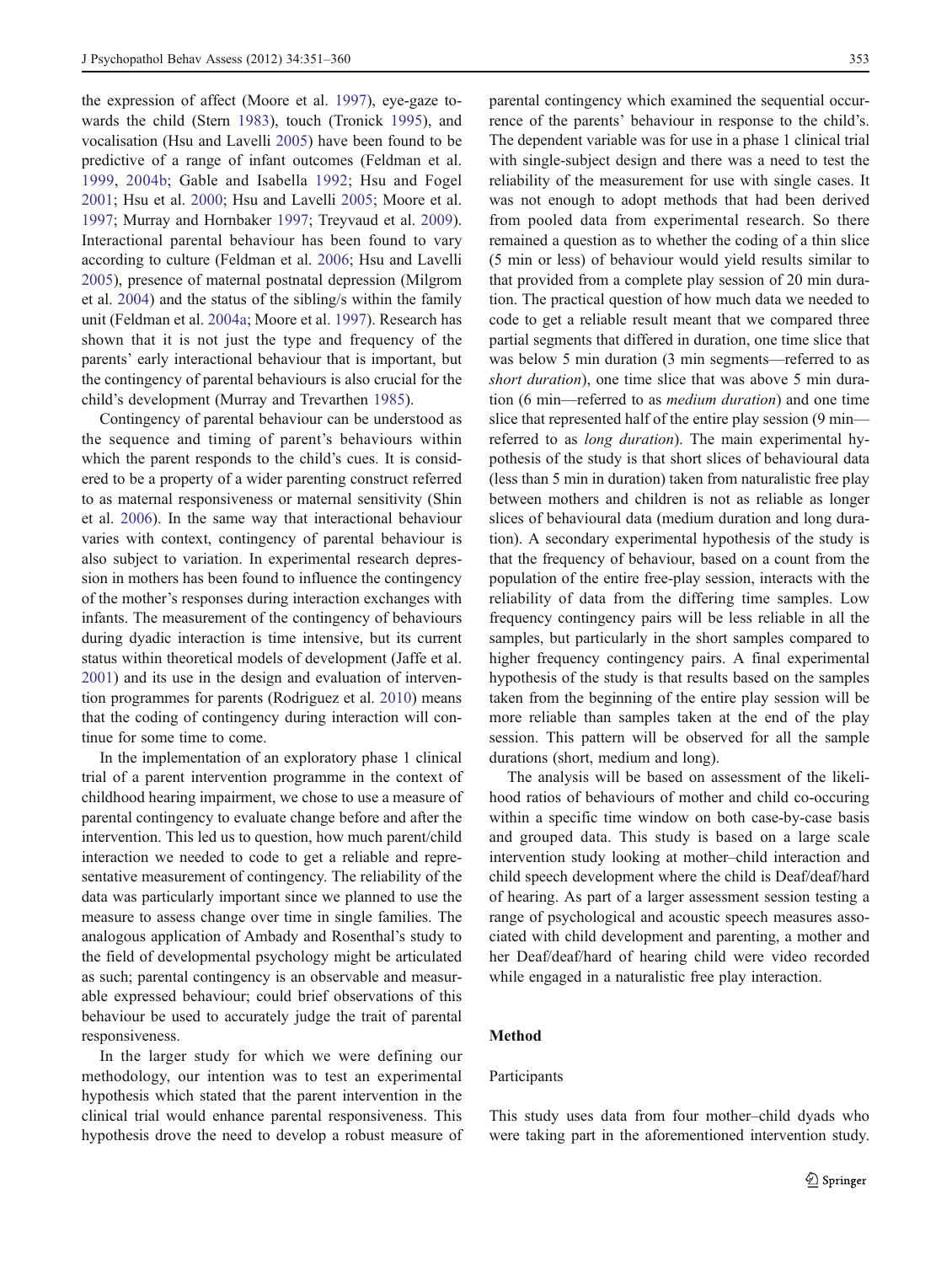There were two boys (ages 3;10 and 6;10 years) and two girls (ages 5;3 and 1;11 years). All mothers were hearing and all children were congenitally profoundly deaf. Two children had bilateral cochlear implants and were prelingual. One child (girl 5;3 years) had bilateral cochlear implants, and had some level of speech. One child had a unilateral cochlear implant and was pre-lingual with severe learning difficulties (boy aged 6;10 years).

For the two girls, their father and sibling were also present in the room to keep the sessions as representative of the family as possible. However, the presence of additional interactive partners made the behavioural coding more complex than traditional face-to-face microanalytic studies. For coding purposes only interaction between the mother and her deaf child was coded. Two families had one pre-intervention visit each and two families had two visits each (pre and post intervention baseline) following the same procedures (family 1—one visit, family 2—three visits, family 3—two visits and family 4—one visit). Since the focus of this study is the methodology of choosing time segments for behavioural analysis, the intervention status of the families was not considered as part of the analysis. This gave a total of seven video cases for analyses in this paper.

Informed, signed consent was obtained from the parent/ caregiver prior to starting the study. The study has been reviewed and approved by the Derbyshire Research Ethics Committee and Nottingham University Hospitals NHS Trust Research and Development department. All families were reported to be in good health at the time of filming.

## Recording and Editing

Families were video recorded during an unstructured  $1$  free play interaction in the family lab at NIHR National Biomedical Research Unit in Hearing. The lab resembles a family lounge and consists of two lounges, a child's desk and chair, and a variety of toys to support play sessions. To minimise the obtrusiveness of the equipment, recordings were taken via three wall mounted hard-drive video cameras that were disguised with fluffy toys so that only the lens was showing. The mothers were instructed to play and spend time with their child as they normally would at home, using any of the toys available for 20–25 min. They were allowed to take a break if required. Following the test session, each camera file was converted into a 20 min movie in MPEG4 format to ensure each camera angle was 25 frames per second.

#### Behavioural Coding

Video recordings were coded as a continuous variable in INTERACT software (Mangold [2008\)](#page-8-0) to extract the frequency, onset, offset and duration of each mother–child dyads' gaze and verbal behaviours. Videos were coded frame-by-frame in the format 25 frames per second. Coding was shared by two coders. Each mother–child dyad was coded independently for each behaviour, giving four codes per dyad: eye gaze of the child towards the mother coded as 'child look'; child's vocalisations coded as 'child verbal'; eye gaze of the mother towards the child coded as 'mother look' and mother's speech coded as 'mother verbal'. These behaviours were selected in line with the hypotheses for the larger study which are centred on maternal attunement as measured by eye gaze and speech. The larger study seeks to understand the effect of an intervention on mother's contingent responses to the child. Hence maternal behaviours are defined as 'Target' behaviours and child behaviours are defined as 'Given' behaviours (Bakeman and Quera [2011b\)](#page-8-0). A third coder blind coded 20% of randomly selected footage from each 18 min file for each of the seven cases to calculate inter rater agreement. This equated to 3.6 continuous minutes per video. There was a good agreement between the coders as indicated by the mean  $\kappa$ =0.85 for overall child behaviours (child look  $\kappa$ =0.96 and child verbal  $\kappa$ =0.92) and for overall mother behaviours  $\kappa=0.76$  (mother look  $\kappa=0.97$  and mother verbal  $\kappa$ =0.95).

To account for the time taken by the participants to settle in the activity the first and last 1 min was discounted from the 20 min free play video while coding, thus leaving 18 min of free play to code. In the first instance the whole 18 min was coded for each of the seven videos. Each 18 min code file was then divided into six slices that were 3 min in duration (first 3 min, followed by the second 3 min etc.). In addition the 18 min of coding was divided into two segments of 9 min duration and three segment of 6 min duration. Each coded segment is referred to as a dataset in the analysis and results section.

#### Data Extraction

The coding software INTERACT stores data sets as tabdelimited text files (.ACT files). The .ACT files were extracted in ActSds using 1 s time units (Bakeman and Quera [2009](#page-8-0)) and converted into Sequential Data Interchange Standard (SDS), a format used for sequential data analysis (Bakeman and Quera [1992](#page-8-0), [2008\)](#page-8-0). These .SDS files were opened and modified for time-event sequential analysis in Generalized Sequential Querier software (Bakeman and Quera [1995](#page-8-0), [2008,](#page-8-0) [2011a\)](#page-8-0). If required, this data can then be transferred into any standard statistical programme

<sup>&</sup>lt;sup>1</sup> Unlike a face-to-face interaction or structured play the mother-child pair is free to choose their play activity and move about in the room.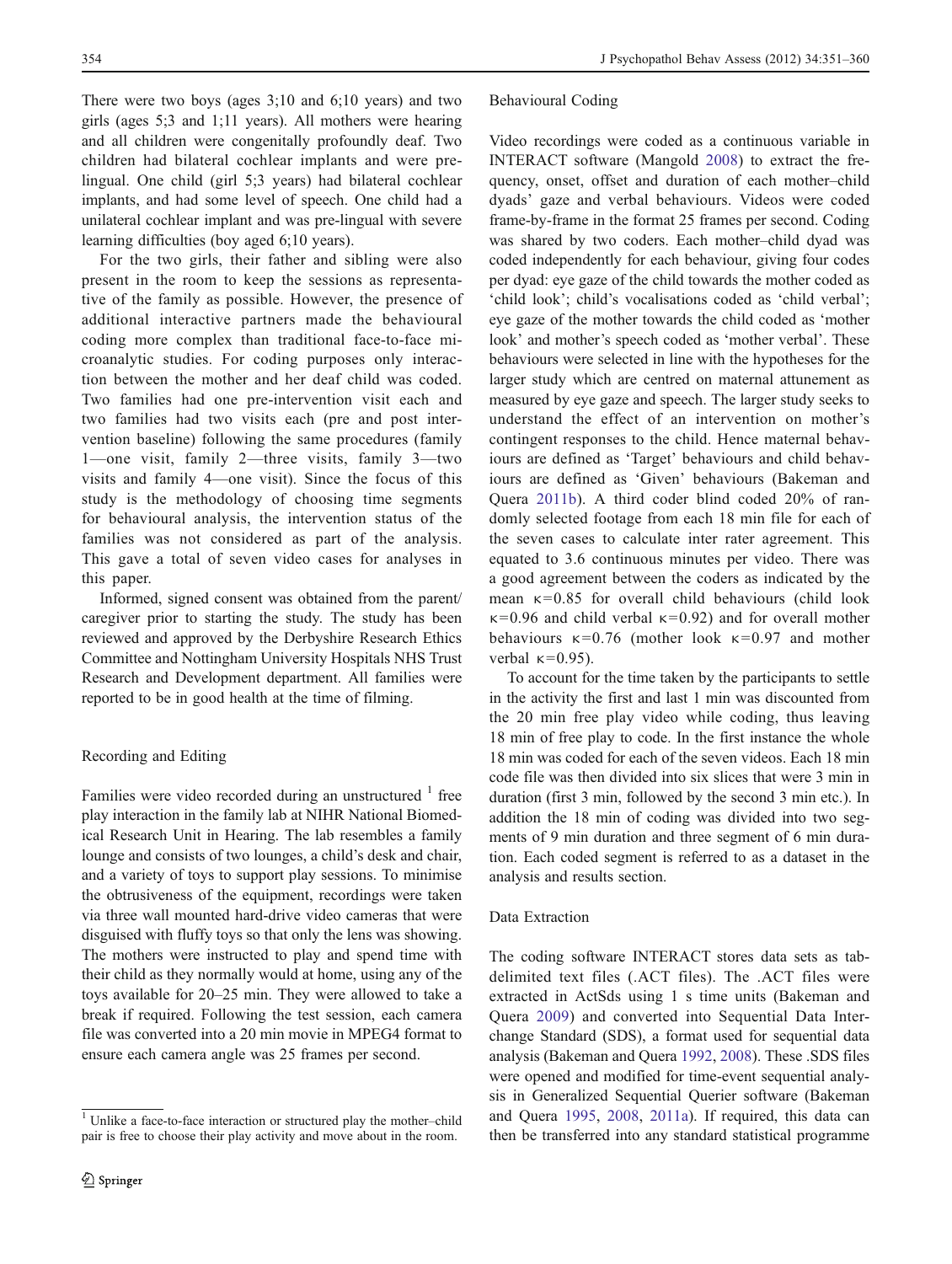for further analysis or modelling. See Bakeman and Quera [\(2011b\)](#page-8-0) for details on sequential analysis.

### Data Analyses

In the first instance, observed raw frequencies were computed on the raw data for the child looking and verbal behaviours and mother's looking and verbal behaviours for each of the time slices (i.e., 18 min, 9 min, 6 min and 3 min) for each of the seven video cases in GSEQ.

In order to analyse whether the mother's looking and verbal behaviours (Target behaviours) were contingent within 3 s of the child's looking and vocalisations (Given behaviours), the WINDOW command in GSEQ was used to define four new codes: One coded the onset (first unit) second of the Given behaviour and the following 2 s as a Given window for the child's looking and vocalisations separately, while the other two coded just the onset of the mother's looking and verbal behaviours separately (Bakeman and Quera [2011b\)](#page-8-0). The four behaviours with modified time windows provided the opportunity to perform sequential analysis in GSEQ and were tallied in a  $2\times 2$  table for each behaviour pair (child looking with mother looking, child looking with mother verbal, child verbal with mother looking, and child verbal with mother verbal) for each of the time slices (i.e., 18 min, 9 min, 6 min and 3 min) for each of the seven video cases. Contingency indices (Joint Frequency, and Logg odds ratio) were computed for these (see Chorney et al. [2010](#page-8-0) for further explanation of methodology for sequential analysis).

Results from the raw data and sequential analysis were transferred into SPSS (SPSS [2007\)](#page-9-0) and Microsoft Excel (2007). Results were analysed at a descriptive level using mean and standard errors of raw data frequencies, joint frequencies and contingency indexes (Logg odds) for each behaviour pair across the seven cases to examine whether the time slices provided different results from that derived from the whole 18 min free play session for each behaviour pair. Due to limited number of cases (seven cases) a modelling approach such as Repeated Measures ANOVA or Generalized Linear Mixed Models with Logg odds (since distribution of data with odds ratio was skewed) could not be considered. In any case, our focus on the reliability for individual case data meant that we were largely concerned with pattern analysis on a case-by-case basis.

## **Results**

Contingencies were computed of mother's behaviour in response to the child's behaviour. Mother behaviours were re-coded in GSEQ to follow the child behaviours within a 3 s time window. Due to the small sample size and odds ratio being skewed, the Logg odds ratio was computed as the contingency indices. The odds ratio is a measure of effect size and gives the direction of association. The Logg odds ratio is the natural logarithm of the odds ratio and varies from negative infinity to positive infinity, with zero as no effect. A Logg odds ratio of greater than zero indicates that the target behaviour is more likely in the presence of the given behaviour and a value smaller than zero indicates the opposite (Bakeman and Quera [2011b](#page-8-0)). For example the parent is more likely to speak (target) within the three second time window after the child has made a verbalisation (given). The data from all seven cases were analysed using the Logg odds ratio and are presented as single cases and as grouped data.

The data for the single cases are presented in Table [2.](#page-5-0) To assess the reliability of the short samples all results for each variable pair that differed in Logg odds ratio across the zero boundary were identified. Any value in the opposite direction of the Logg odds was defined as a discrepancy. If the Logg odds value was positive, based on analysis from the entire play session for a particular dyad, then a negative value was considered as discrepant and vice versa. These discrepancies are highlighted in Table [2](#page-5-0). In all seven cases the shorter segments (3 or 6 min) yielded Logg odds ratios that differed from the Logg odds derived from the whole play session across the zero boundary. Values for the longer duration of 9 min, especially for the first 9 min, closely matched values for 18 min.

The second research question concerned the reliability of low frequency pairs. Low frequency contingency pairs were identified using descriptive statistics from the data from the entire play session. The lowest frequency pair for each dyad is marked with an asterisk in Table [2.](#page-5-0) The data suggest that there was a higher likelihood of the low frequency contingency pair being uncomputable and this is especially the case in the shorter segements (labelled as 'undef'). However, other pairs, that were not low in frequency were also left undefined in the computer analysis, again, most notably in the short segments.

The final question concerned the time of the play session when the segment was sampled (beginning of session, middle or end). The data from the single case analysis is inconclusive in this regard. There is no evident difference in the degree of discrepancy when the segments were sampled from the beginning, middle or end of the play session from the data in Table [2](#page-5-0).

We set out to test the primary research question with the grouped data from the seven dyads. This was done by comparing the mean of the Logg odds ratios from the short segments with the mean and standard deviation of the entire play session. Z-scores were computed for the Logg odds derived for each variable pair from each of the short segments. The z-score is an indication of the probability of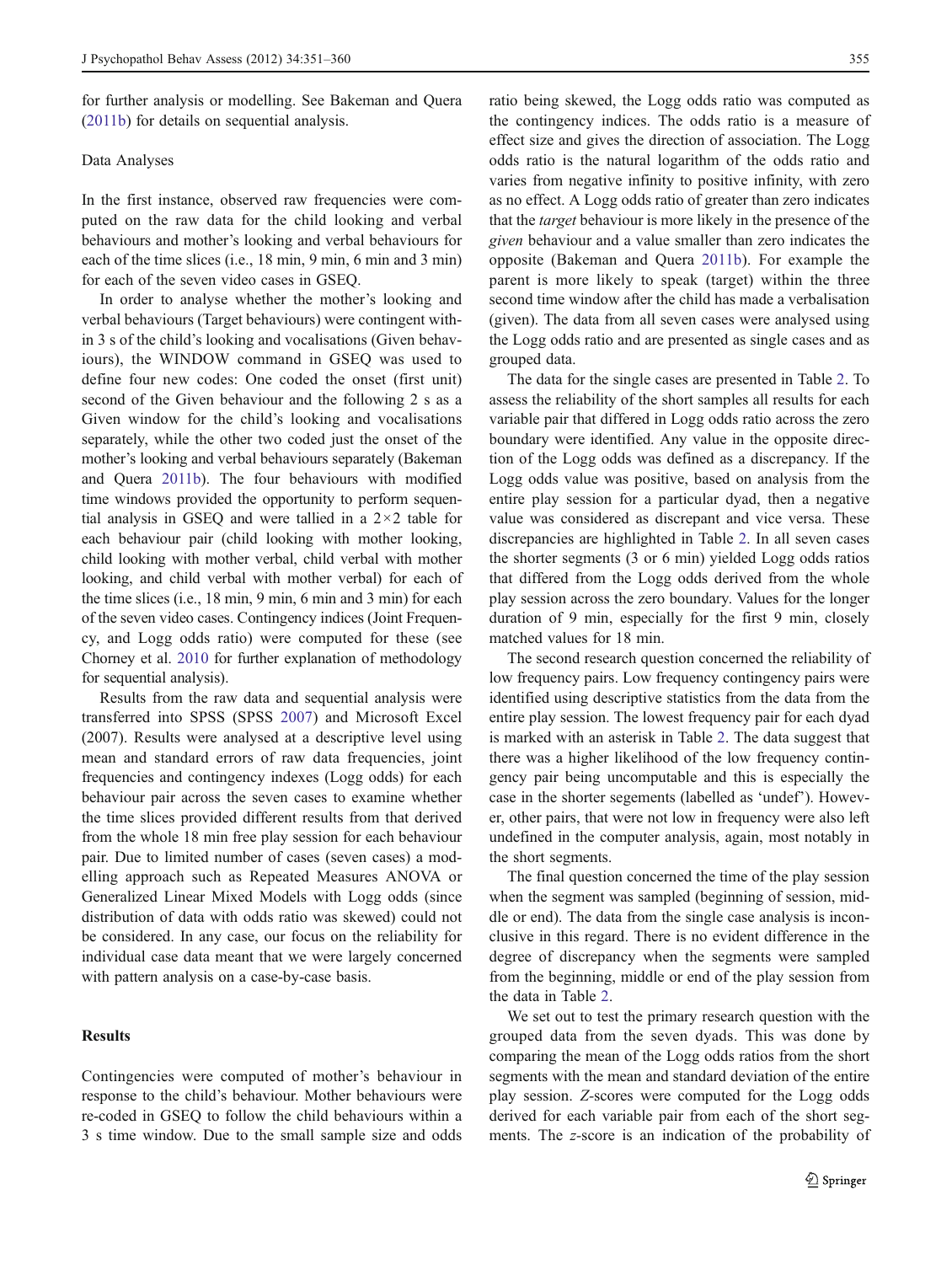|                         |         | Variable<br>pairs | Time segments |          |                |          |         |          |          |         |          |              |         |         |
|-------------------------|---------|-------------------|---------------|----------|----------------|----------|---------|----------|----------|---------|----------|--------------|---------|---------|
| $^{\#}$                 |         |                   | 3min 1        | 3min 2   | $3min-3$       | $3min-4$ | 3min 5  | $3min-6$ | $6min-1$ | 6min 2  | $6min-3$ | $9min-1$     | 9min 2  | 18mins  |
| $\mathbf{1}$            | Family1 | Pair 1            | $-0.01$       | 0.1      | 1.05           | undef    | $-0.58$ | $-1$     | 0.38     | 1.44    | 0.35     | 0.58         | 0.71    | 0.65    |
|                         | visit   | Pair 2            | 0.92          | 0.77     | $\overline{2}$ | 1.05     | 1.83    | 0.85     | 0.51     | 0.59    | 0.39     | 0.48         | 0.42    | 0.48    |
|                         | one     | Pair 3*           | $-0.01$       | 0.1      | 1.05           | undef    | $-0.58$ | $-1$     | $-0.11$  | 1.22    | $-0.76$  | 0.26         | $-0.36$ | $0.16*$ |
|                         |         | Pair 4            | 0.92          | 0.77     | $\overline{2}$ | 1.05     | 1.83    | 0.85     | 0.82     | 1.48    | 1.43     | 1.16         | 1.22    | 1.17    |
| $\overline{2}$          | Family2 | Pair 1            | 1.24          | undef    | undef          | 0.86     | 1.43    | 1.31     | $-0.09$  | 1.77    | 1.19     | 0.33         | 1.63    | 0.78    |
|                         | visit   | Pair 2*           | $-0.43$       | undef    | undef          | $-2.54$  | 1.73    | $-1.89$  | $-0.52$  | $-0.43$ | $-1.82$  | $-0.64$      | $-0.49$ | $0.22*$ |
|                         | one     | Pair 3            | 0.82          | 0.1      | 0.41           | $-1.56$  | $-2.17$ | 1.23     | $-0.02$  | $-0.15$ | 0.15     | 0.21         | $-0.43$ | 0.17    |
|                         |         | Pair 4            | $-0.01$       | 0.86     | $-1.73$        | $-2.37$  | $-1.91$ | $-1.17$  | 0.37     | $-2.97$ | $-2.01$  | 0.22         | $-2.97$ | $-0.02$ |
| $\mathbf{3}$            | Family2 | Pair 1            | undef         | 1.89     | $-1.15$        | undef    | undef   | 0.34     | undef    | $-1.11$ | 1.24     | 1.54         | 1.6     | 1.61    |
|                         | visit   | Pair 2*           | undef         | $-1.35$  | 0.97           | undef    | undef   | 0.1      | undef    | 0.55    | 0.21     | 0.93         | 0.28    | $0.54*$ |
|                         | two     | Pair 3            | undef         | 1.05     | $-1.57$        | undef    | undef   | 0.36     | 1.77     | $-1.83$ | 1.21     | 0.32         | 1.64    | 1.14    |
|                         |         | Pair 4            | $-1.21$       | $-2.08$  | 0.48           | undef    | undef   | 0.48     | $-1.45$  | 0.57    | 1.17     | $-0.28$      | 1.64    | 0.89    |
| $\overline{\mathbf{4}}$ | Family2 | Pair 1            | 1.18          | 1.87     | $-1.28$        | 1.49     | undef   | undef    | 1.49     | 1.22    | 1.85     | 1.27         | 1.85    | 1.42    |
|                         | visit   | Pair 2*           | 0.67          | 1.06     | $-1.89$        | $-0.21$  | undef   | $-2.55$  | 0.82     | $-0.63$ | $-0.59$  | 0.58         | $-0.47$ | $0.32*$ |
|                         | three   | Pair 3            | 0.63          | $-0.11$  | 0.27           | $-0.46$  | undef   | undef    | 0.45     | 0.06    | 0.81     | 0.45         | 0.46    | 0.51    |
|                         |         | Pair 4            | 0.25          | 1.18     | $-2.86$        | 0.58     | 0.2     | $-0.45$  | 0.72     | 0.21    | $-0.03$  | 0.43         | 0.24    | 0.34    |
| $\overline{\mathbf{5}}$ | Family3 | Pair 1            | 2.73          | 2.5      | 1.11           | 1.7      | 2.17    | 0.92     | 2.64     | 1.45    | 1.44     | 1.89         | 1.49    | 1.69    |
|                         | visit   | Pair 2            | 0.47          | 0.21     | 0.4            | 0.54     | $-0.43$ | 0.36     | 0.3      | 0.45    | 0.06     | 0.35         | 0.2     | 0.23    |
|                         | one     | Pair 3*           | $-0.65$       | 0.54     | 0.29           | 0.28     | $-0.06$ | 0.63     | $-0.03$  | 0.34    | 0.38     | 0.07         | 0.28    | $0.24*$ |
|                         |         | Pair 4            | $-0.11$       | $-0.05$  | 0.16           | $-0.06$  | $-0.14$ | 0.43     | $-0.05$  | 0.03    | 0.19     | 0.01         | 0.11    | 0.04    |
| 6                       | Family3 | Pair 1*           | 0.52          | 0.26     | 0.25           | 0.5      | undef   | 1.09     | 0.33     | 0.27    | 1.41     | 0.28         | 1.08    | $0.51*$ |
|                         | visit   | Pair 2            | 0.72          | 0.19     | 0.12           | $-0.62$  | undef   | 0.92     | 0.37     | $-0.14$ | 0.94     | 0.34         | 0.41    | 0.36    |
|                         | two     | Pair 3            | 0.59          | 0.62     | $-0.22$        | 0.51     | 0.04    | 0.24     | 0.74     | 0.15    | 0.12     | 0.43         | 0.29    | 0.37    |
|                         |         | Pair 4            | 0.5           | $-0.22$  | 0.37           | 0.01     | 0.23    | 1.01     | 0.23     | 0.18    | 0.6      | 0.27         | 0.45    | 0.34    |
| $\overline{7}$          | Family4 | Pair 1*           | 0.07          | 0.79     | 0.86           | 0.36     | $-0.43$ | undef    | 0.39     | 0.5     | $-0.18$  | 0.51         | 0.14    | $0.22*$ |
|                         | visit   | Pair 2            | $-0.32$       | $-0.04$  | 0.16           | $-0.03$  | 0.02    | undef    | $-0.17$  | $-0.06$ | 0.5      | $\mathbf{0}$ | 0.26    | 0.11    |
|                         | one     | Pair 3            | 0.15          | $-0.32$  | 0.47           | 0.77     | 0.33    | 0.83     | $-0.14$  | 0.64    | 0.61     | 0.14         | 0.68    | 0.41    |
|                         |         | Pair 4            | $-0.26$       | $\theta$ | 0.2            | $-0.05$  | $-0.01$ | 1.85     | $-0.12$  | 0.07    | 0.79     | 0.08         | 0.51    | 0.29    |

<span id="page-5-0"></span>Table 2 Logg odds ratio for the case by case data for each time slice (3 min, 6 min, 9 min) and entire play session (18 min). Pair1: Child look & mum look; Pair 2: Child look & mum verbal; Pair 3: Child verbal & mum look; Pair 4: Child verbal & mum verbal. Undef: when

there were no co-occurrences of contingent child and mother behaviours the Logg odds could not be computed and are termed as undefined. Low frequency variable pairs are marked \*; High frequency variable pairs are marked in bold in the final column

obtaining a score within a standard population. In this study, the standard population is the entire play session. The degree of variability within the standard population affects zscores. In statistical terms, the distribution of the standard normal population is characterised by the mean and standard deviation. In a normal distribution 95% of the population lie within  $\pm 1.96$  SDs from the mean. A z-score of 2 or more (either plus or minus) can be considered to lie outside of the variance of the standard population since only 5% of the scores from the standard population would have fallen at that observed score. Therefore, for our analysis, z-scores of 2 or more were categorised as falling outside the normal distribution of the standard population.

Z-scores for each of the shorter segments were derived for each of the contingency pairs. This data are in Fig. [1.](#page-6-0) The graphs are presented separately for each time slice i.e. all parts of 3 min (Fig. [1a](#page-6-0)), all parts of 6 min (Fig. [1b](#page-6-0)) and both parts of 9 min (Fig. [1c](#page-6-0)). Here the horizontal axis at 0 represents the benchmark as derived from the mean and standard deviation from the 18 min play session. The lines represent the z-scores (standard scores) for each of the shorter segments across all four contingency pairs. Lines that are closer to zero deviate less from the Logg odds computed from the entire play session. The contingency pairs in the 9 min segments are within one z-score of the entire play session. Some of the z-scores of the contingency pairs from the 6 min and 3 min segments fall outside one standard deviation of the mean of the entire play session. Some of the z-scores from the shorter segments (6 min and 3 min) fall well below two standard deviations (usually in a negative direction, but not always) thus indicating wide variation from the findings of the entire play session.

These data suggest that for some contingency pairs (child look mother verbal) there was particularly wide variability when data from the short segments are compared to each other. In three of the seven cases, this contingency pair was the pair that occurred least frequently in the entire play session. With regard to the question about the position in the play session that data is sampled from, there is an indication, from observing the data in Fig. [1](#page-6-0) that the first 9 min sampled yielded more reliable results than the 9 min segment sampled from the end of the play session.

## Discussion

The findings from the single subject and group analysis presented here show that in single subject research, short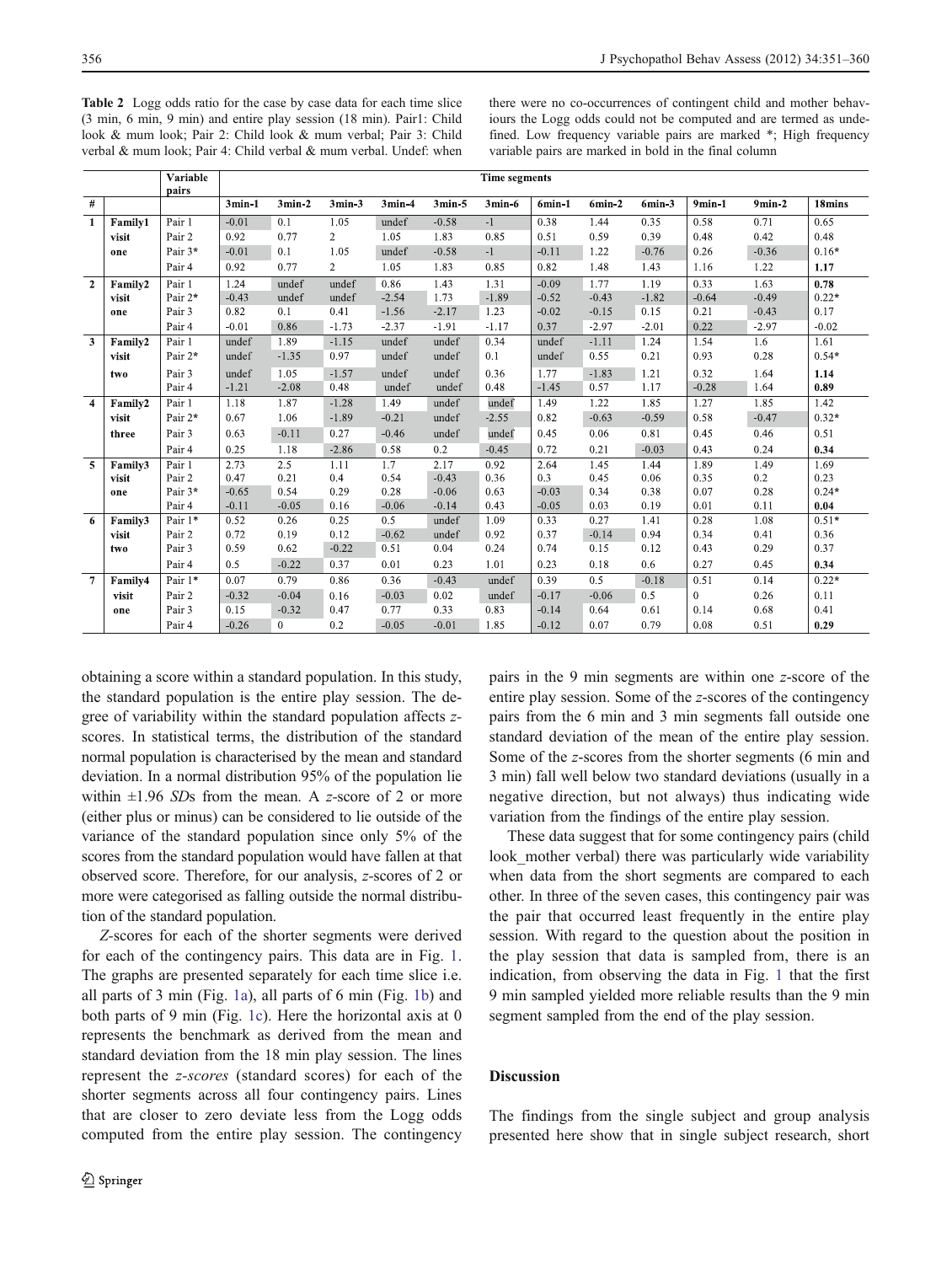<span id="page-6-0"></span>

Fig. 1 a Z-score calculated on the mean and standard deviation of the Logg odds ratios from the entire play session (18 min), compared to each of the 3 min segments. b Z-score calculated on the mean and standard deviation of the Logg odds ratios from the entire play session

time slices (3 min and 6 min) produced discrepant findings compared to the findings from the whole population (18 min). The results suggest that coding based on half the entire play session yielded results that were neither discrepant nor widely varying when compared to the findings derived from the entire play session. Given the centrality of contingency to the hypothesis in the larger study for

(18 min), compared to each of the 6 min segments. c Z-score calculated on the mean and standard deviation of the Logg odds ratios from the entire play session (18 min), compared to each of the 9 min segments

which our methods were being defined, the discrepancy, and the direction of that discrepancy derived from the short time slices provided significant methodological justification for the design of our analysis of a larger study. If we had used 3 min segments to code data then our conclusions would have differed considerably from the findings based on an entire play session. For example, we would have often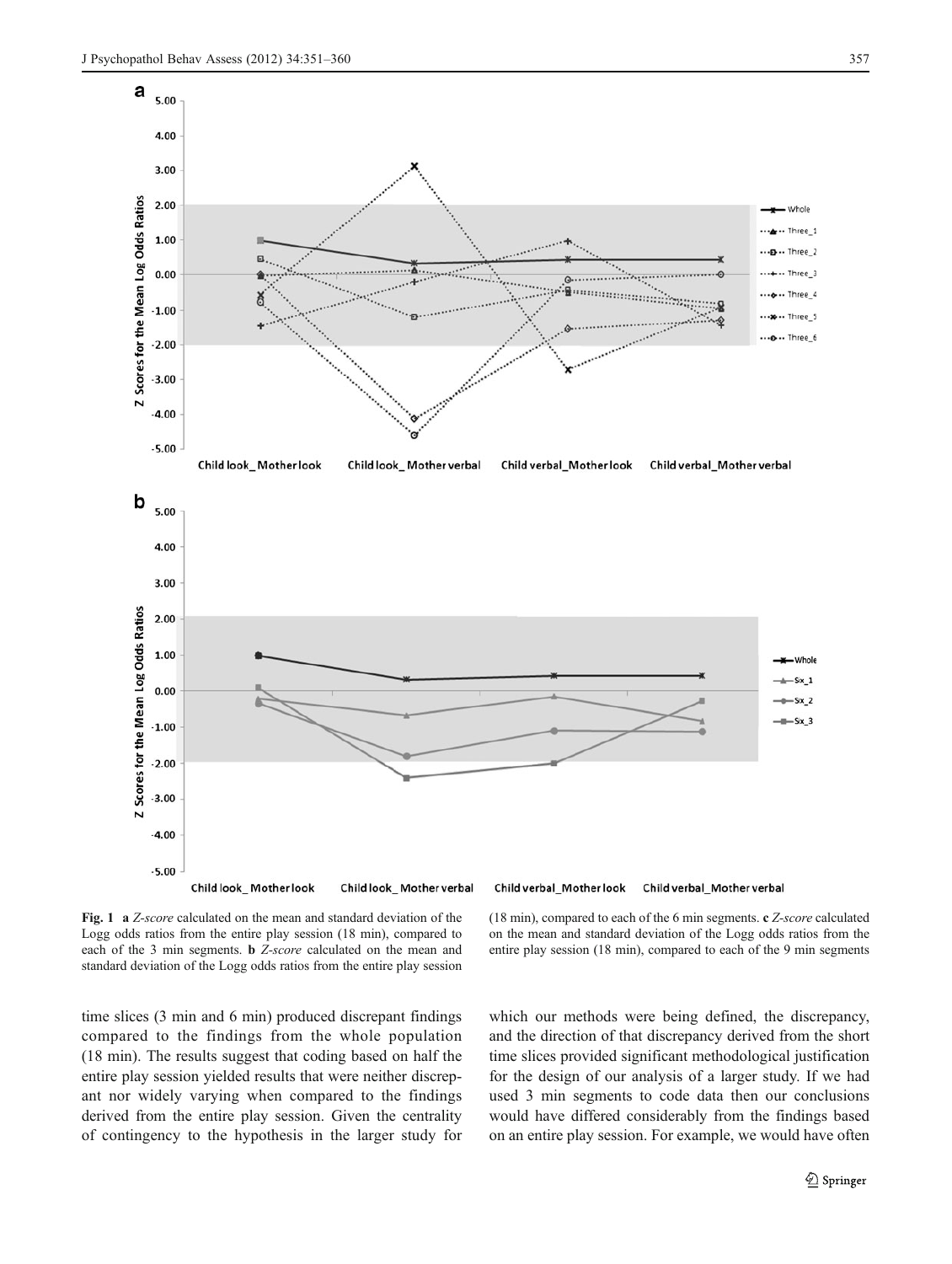

Fig. 1 (continued)

concluded that a mother was unlikely to show verbally contingent behaviour on her child's vocal behaviour where, in fact, this was not the case. Therefore, the experimental hypothesis is supported.

For the wider study for which we were developing our methodology the findings from this small set of cases is enough to generate a well rationalised approach to the sample selection in our single subject design. Clearly, the sample size to be selected is 9 min in duration and the beginning 9 min will be used since this was the only sample that yielded consistently non discrepant results from that of the population. If we were inclined to make a judgement about the parenting style of the parent according to level of responsiveness to the child, based on the shorter 3 min or 6 min observations, we would have classified her differently from the classification that we would have made based on a longer observation. Thus, from these data, in this context, the applicability of Ambady and Rosenthal's thesis, which provides a rationale for thin-slice sampling, was not supported.

A limitation of this study is the small sample size. Whilst this does not impact on the applicability of the findings from this study to our own single case study research or to others who might be using micro-analytic behavioural coding in single subject research, these findings do not have any implications for research adopting group designs. The findings presented here cannot be used by other research groups to provide a rationale for the specific window duration for sample selection of behavioural data. Participant numbers, the number of variable pairs coded, and the frequency of the measured behaviours will all have an impact on the power to detect the significant patterns within behavioural data. The value of this research report lies in the attention that it draws to the need for researchers to develop and test their methodology for window duration decisions for clinical and experimental research using behavioural coding.

In the review of recent research in the field we were surprised to find how often no rationale on the sampling choices was provided in the study methodology. Our response to this has been to make explicit our own steps to producing robust micro-analytic methods for single-case studies. We think this study provides new knowledge which is relevant to those involved in the design or use of video footage in the applied contexts of pediatric family assessment and diagnosis. Given the constraints on resources in clinic and research, clinical scientists designing new applications using micro-analysis might be a) inclined towards thin-slice coding due resource considerations and b) draw the conclusion that thin slices of behavioural coding gives reliable indicator of a state or trait in single cases based on the group findings in experimental research. Given the potential use of clinical applications using video, such as in assessment and diagnoses and design of therapeutic interventions we urge caution in the application of thin-slice methodology and underline what Bornstein suggests, that every researcher should choose the acceptable limits of unreliability for their study. For our laboratory, making a choice based on previous research was not possible given the way in which we judged the applicability of the prior gold standard evidence on thin-slice coding to our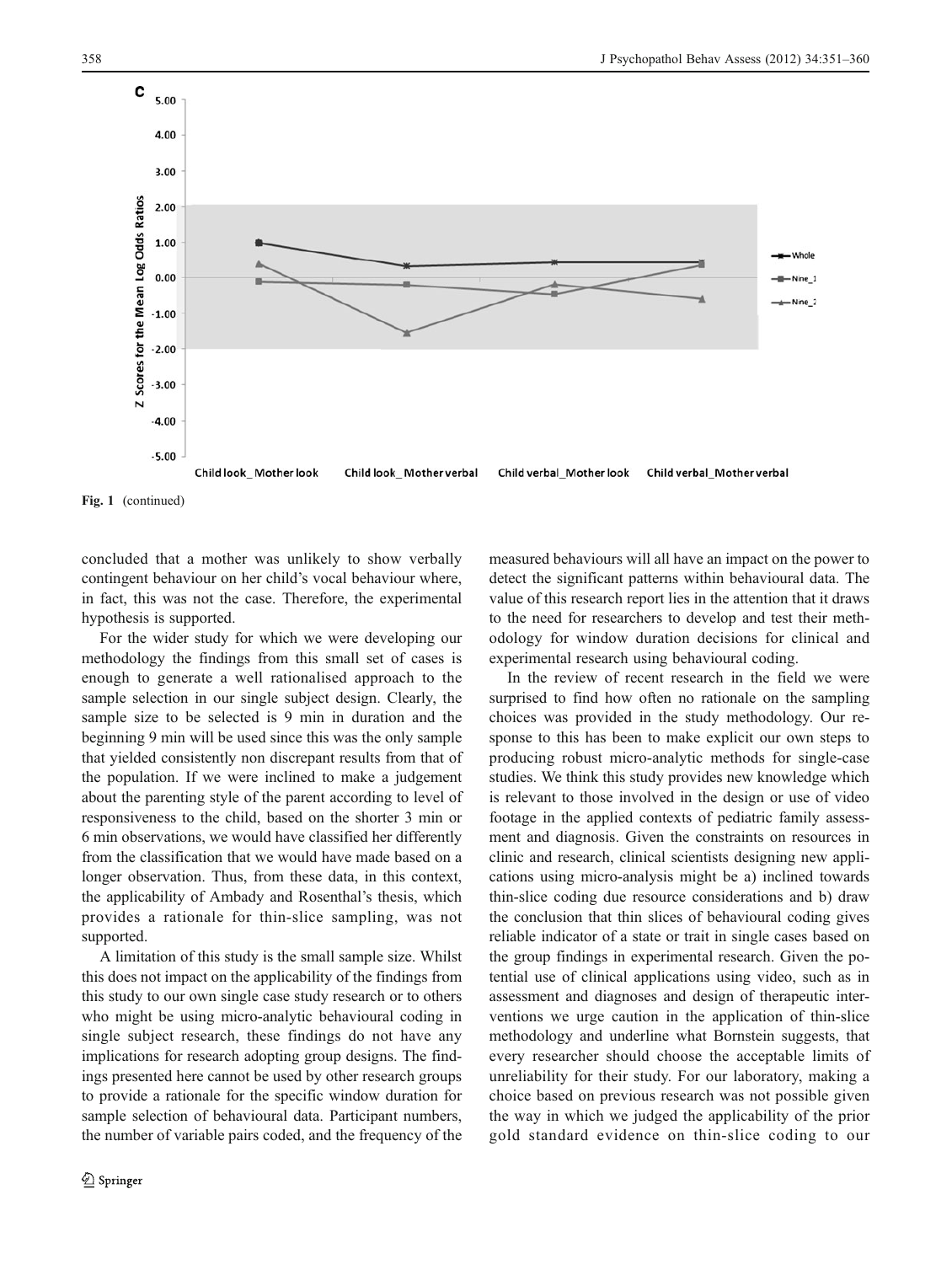<span id="page-8-0"></span>research. Our aim in articulating our choice making process, including the results of our test is to model what Bornstein (2002) advocated and to show the benefit in questioning the basic premise that underpins methodological choices in this field.

Acknowledgments The NIHR National Biomedical Research Unit in Hearing is funded by the National Institute for Health Research, U.K.

Open Access This article is distributed under the terms of the Creative Commons Attribution License which permits any use, distribution, and reproduction in any medium, provided the original author(s) and the source are credited.

#### References

- Ambady, N., & Rosenthal, R. (1992). Thin slices of expressive behavior as predictors of interpersonal consequences: a meta-analysis. Psychological Bulletin, 111, 256–274.
- Ambady, N., & Rosenthal, R. (1993). Half a minute: predicting teacher evaluations from thin slices of nonverbal behavior and physical attractiveness. Journal of Personality and Social Psychology, 64, 431–441.
- Bakeman, R., & Quera, V. (1992). SDIS: a sequential data interchange standard. Behavior Research Methods, 24, 554–559.
- Bakeman, R., & Quera, V. (1995). Analyzing interaction: Sequential analysis with SDIS and GSEQ. New York: Cambridge University Press.
- Bakeman, R., & Quera, V. (2008). ActSds and OdfSds: programs for converting INTERACT and the observer data files into SDIS timed-event sequential data file. Behavior Research Methods, 40, 869–872.
- Bakeman, R., & Quera, V. (2009). ActSds (Version 2.3).
- Bakeman, R., & Quera, V. (2011a). GSEQ: Generalized Sequential Querier (Version 5.1.07).
- Bakeman, R., & Quera, V. (2011b). Sequential analysis and observational methods for the behavioral sciences (prepublication copy). Cambridge: Cambridge University Press.
- Beebe, B., Jaffe, J., Buck, K., Chen, H., Cohen, P., Blatt, S., et al. (2007). Six-week postpartum maternal self-criticism and dependency and 4-month mother–infant self- and interactive contingencies. Developmental Psychology, 43, 1360–1376.
- Beebe, B., Jaffe, J., Markese, S., Buck, K., Chen, H., Cohen, P., et al. (2010). The origins of 12-month attachment: a microanalysis of 4 month mother–infant interaction. Attachment and Human Development, 12, 3–141.
- Belsky, J., & Fearon, R. M. P. (2002). Early attachment security, subsequent maternal sensitivity, and later child development: does continuity in development depend upon continuity of caregiving? Attachment and Human Development, 4, 361–387.
- Bernier, A., Carlson, S. M., & Whipple, N. (2001). From external regulation to self-regulation: early parenting precursors of young children's executive functioning. Child Development, 81, 326–339.
- Biringen, Z., Damon, J., Grigg, W., Mone, J., Pipp-Siegel, S., Skillern, S., et al. (2005). Emotional availability: differential predictions to infant attachment and kindergarten adjustment based on observation time and context. Infant Mental Health Journal, 26, 295–308.
- Bornstein, M. (1985). How infant and mother jointly contribute to developing cognitive competence in the child. Proceedings of the National Academy of Sciences of the United States of America, 82, 7470–7473.
- Bornstein, M. H. (2002). Measurement variability in infant and maternal behavioral assessment. Infant Behavior and Development, 25, 413–432.
- Chorney, J. M., Garcia, A. M., Berlin, K. S., Bakeman, R., & Kain, Z. N. (2010). Time-window sequential analysis: an introduction for pediatric psychologists. Journal of Pediatric Psychology, 35, 1061–1070.
- Derby, K. M., Wacker, D. P., Sasso, G., Steege, M., Northup, J., Cigrand, K., et al. (1992). Brief functional assessment techniques to evaluate aberrant behavior in an outpatient setting: a summary of 79 cases. Journal of Applied Behavior Analysis, 25(3), 713–721.
- Feldman, R. (2006). From biological rhythms to social rhythms: physiological precursors of mother–infant synchrony. Developmental Psychology, 42, 175–188.
- Feldman, R., & Eidelman, A. I. (2009). Biological and environmental initial conditions shape the trajectories of cognitive and socialemotional development across the first years of life. Developmental Science, 12, 194–200.
- Feldman, R., Greenbaum, C. W., Yirmiya, N., & Mayes, L. C. (1996). Relations between cyclicity and regulation in mother–infant interaction at 3 and 9 months and cognition at 2 years. Journal of Applied Developmental Psychology, 17, 347–365.
- Feldman, R., Greenbaum, C. W., & Yirmiya, N. (1999). Mother–infant affect synchrony as an antecedent of the emergence of selfcontrol. Developmental Psychology, 35, 223–231.
- Feldman, R., Eidelman, A. I., & Rotenberg, N. (2004a). Parenting stress, infant emotion regulation, maternal sensitivity, and the cognitive development of triplets: a model for parent and child influences in a unique ecology. Child Development, 75, 1774–1791.
- Feldman, R., Keren, M., Gross-Rozval, O., & Tyano, S. (2004b). Mother– child touch patterns in infant feeding disorders: relation to maternal, child, and environmental factors. Journal of the American Academy of Child and Adolescent Psychiatry, 43, 1089–1097.
- Feldman, R., Masalha, S., & Alony, D. (2006). Microregulatory patterns of family interactions: cultural pathways to toddlers' selfregulation. Journal of Family Psychology, 20, 614–623.
- Friedman, D. D., Beebe, B., Jaffe, J., Ross, D., & Triggs, S. (2010). Microanalysis of 4-month infant vocal affect qualities and maternal postpartum depression. Clinical Social Work Journal, 38, 8–16.
- Gable, S., & Isabella, R. A. (1992). Maternal contributions to infant regulation of arousal. Infant Behavior and Development, 15, 95–107.
- Hsu, H. C., & Fogel, A. (2001). Infant vocal development in a dynamic mother–infant communication system. Infancy, 2, 87–109.
- Hsu, H. C., & Lavelli, M. (2005). Perceived and observed parenting behavior in Americal and Italian first-time mothers across the first 3 months. Infant Behavior and Development, 28, 503–518.
- Hsu, H. C., Fogel, A., & Cooper, R. (2000). Infant vocal development during the first 6 months: speech quality and melodic complexity. Infant and Child Development, 9, 1–16.
- Jaffe, J., Beebe, B., Feldstein, S., Crown, C. L., & Jasnow, M. (2001). Rhythms of dialogue in infancy. Monographsof the Society for Research in Child Development, 66, 1–132.
- Lord, C., Rutter, M., Goode, S., Heemsbergen, J., Jordan, H., Mawhood, L., et al. (1989). Autism diagnostic observation schedule: a standardized observation of communicative and social behavior. Journal of Autism and Developmental Disorders, 19, 185–212.
- Lord, C., Risi, S., Lambrecht, L., Cook, E. H., Leventhal, B. L., DiLavore, P. C., et al. (2000). The autism diagnostic observation schedule-generic: a standard measure of social and communication deficits associated with the spectrum of autism. Journal of Autism and Developmental Disorders, 30, 205–223.
- Mangold (2008). INTERACT (Version V9.4.2): Mangold International.
- Milgrom, J., Westley, D. T., & Gemmill, A. W. (2004). The mediating role of maternal responsiveness in some longer term effects of postnatal depression on infant development. Infant Behavior and Development, 27, 443–454.